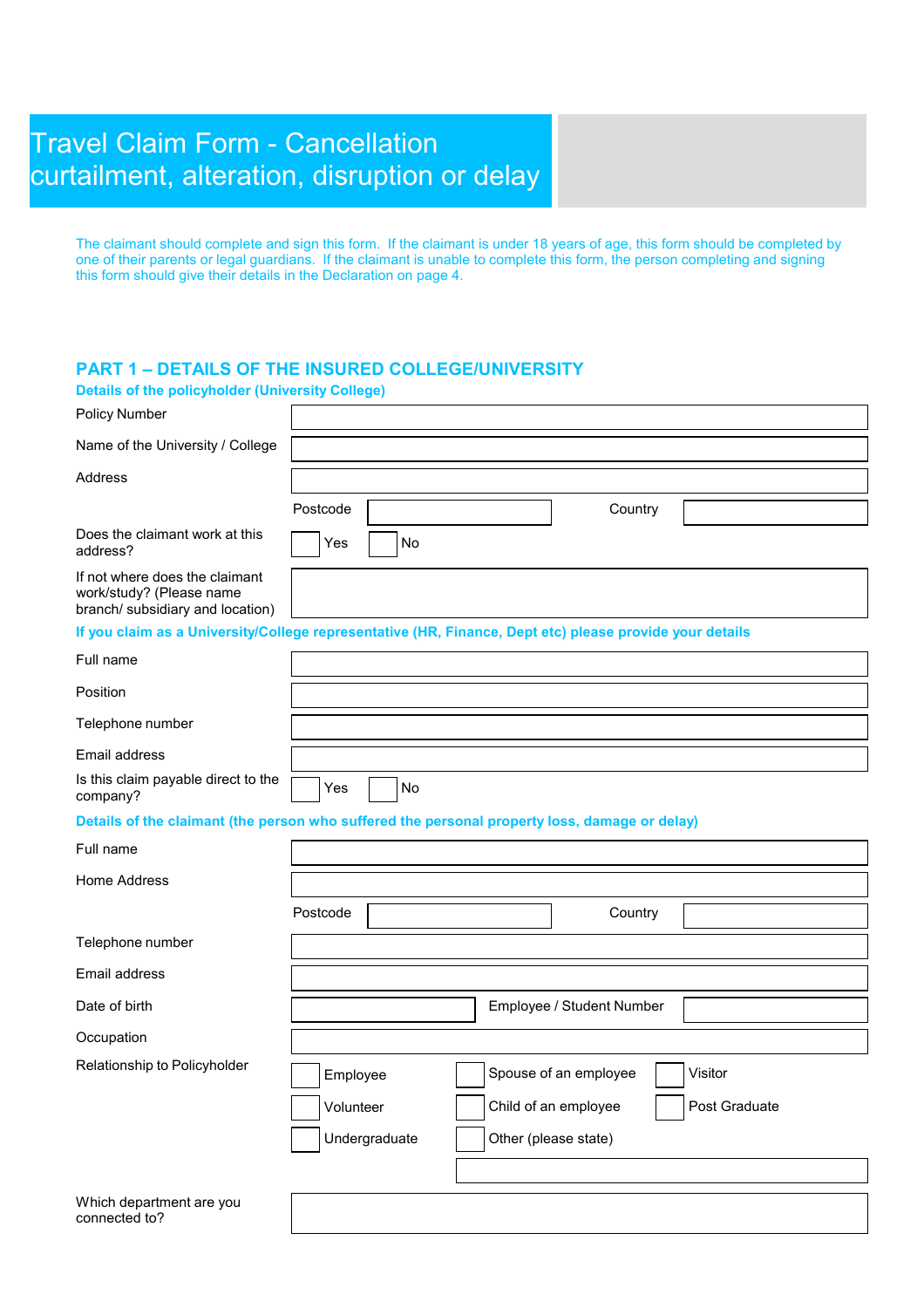#### **PART 2 – DETAILS OF THE CLAIM**

| <b>Details of the trip</b>                                                                                                                   |                        |                      |  |         |  |                      |                      |
|----------------------------------------------------------------------------------------------------------------------------------------------|------------------------|----------------------|--|---------|--|----------------------|----------------------|
| Travel destination                                                                                                                           | From                   |                      |  |         |  | To                   |                      |
| Scheduled dates of trip                                                                                                                      | From                   |                      |  |         |  | To                   |                      |
| Travel order number (if applicable)                                                                                                          |                        |                      |  |         |  |                      |                      |
| Reason for travel                                                                                                                            |                        | <b>Business trip</b> |  | Leisure |  | Study Abroad         | Long term secondment |
| Country where loss occurred                                                                                                                  |                        |                      |  |         |  |                      |                      |
| Please complete the sections which apply:                                                                                                    |                        |                      |  |         |  |                      |                      |
| A. Details of cancellation (if applicable)                                                                                                   |                        |                      |  |         |  |                      |                      |
| Reason for cancellation, eg<br>strike, weather, employee<br>resigned, illness (iff illness,<br>please aslo fill in Section D)                |                        |                      |  |         |  |                      |                      |
| Total cost of trip                                                                                                                           |                        |                      |  |         |  |                      |                      |
| Date Travel Agent/Tour<br>Operator/ Airline notified of<br>cancellation (if applicable)                                                      |                        |                      |  |         |  |                      |                      |
| What refund, if any, has been<br>made or to be made to you by<br>your Travel Agent/ Tour<br>Operator/ Airline?                               |                        |                      |  |         |  |                      |                      |
| What is the amount of your claim?                                                                                                            |                        |                      |  |         |  |                      |                      |
| <b>B. Details of curtailment or alteration (if applicable)</b>                                                                               |                        |                      |  |         |  |                      |                      |
| Reason for curtailment or<br>alteration of the trip eg weather,<br>employee resigned, illness (If<br>illness, please also fill in section D) |                        |                      |  |         |  |                      |                      |
| Date returned home                                                                                                                           |                        |                      |  |         |  | Total cost of trip   |                      |
| Date Travel Agent/Tour Operator/<br>Airline notified of curtailment or<br>alteration (if applicable)                                         |                        |                      |  |         |  |                      |                      |
| What refund, if any, has been<br>made to you by your Travel<br>Agent/ Tour Operator/Airline?                                                 |                        |                      |  |         |  |                      |                      |
| What is the amount of your claim?                                                                                                            |                        |                      |  |         |  |                      |                      |
| C. Details of travel delay (if applicable)                                                                                                   |                        |                      |  |         |  |                      |                      |
| Date of delay                                                                                                                                |                        |                      |  |         |  |                      |                      |
| Departure details                                                                                                                            | Original date and time |                      |  |         |  | New date and<br>time |                      |
| Reason for delay                                                                                                                             |                        |                      |  |         |  |                      |                      |
| Departing airport, station or port<br>(or transit airport, station or port if<br>delay occurred in transit)                                  |                        |                      |  |         |  |                      |                      |
| Flight /Train/Ship number                                                                                                                    |                        |                      |  |         |  |                      |                      |
| Flight/Train/Ship operator                                                                                                                   |                        |                      |  |         |  |                      |                      |
| Total time delayed at airport, port<br>or station (days, hours)                                                                              |                        |                      |  |         |  |                      |                      |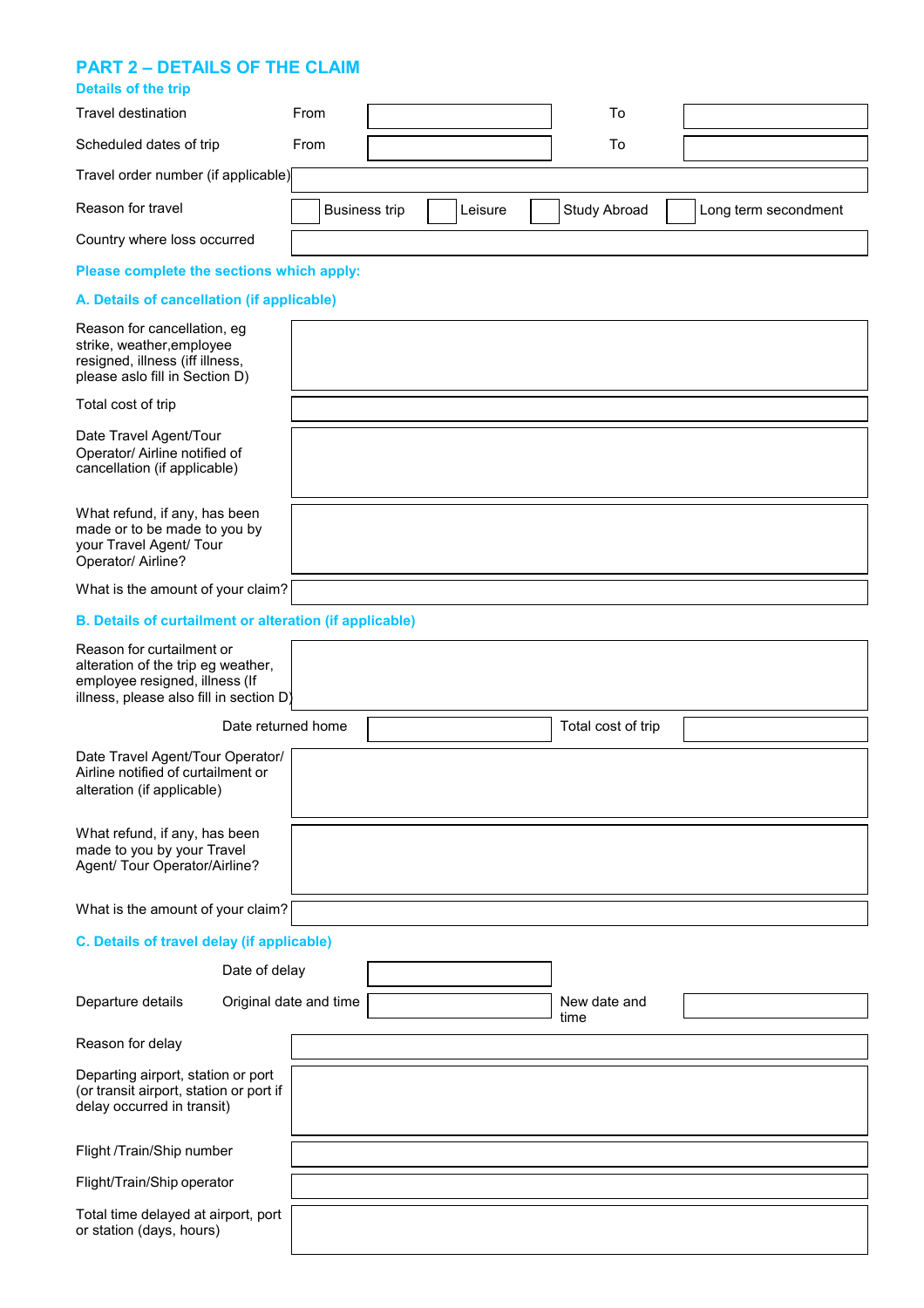## **D. Details of illness or injury which prevented you from travelling or caused travel alteration (if applicable)**

| Injury or illness contracted                                                                                                        | Date |               |    |        | Time                                                |  |
|-------------------------------------------------------------------------------------------------------------------------------------|------|---------------|----|--------|-----------------------------------------------------|--|
| Place of injury or illness                                                                                                          |      |               |    |        |                                                     |  |
| Nature of injury or illness                                                                                                         |      |               |    |        |                                                     |  |
| How was the injury sustained or<br>the illness contracted?                                                                          |      |               |    |        |                                                     |  |
| Have you had the same<br>illness/condition before?<br>If 'yes', provide dates                                                       | Yes  |               | No |        |                                                     |  |
|                                                                                                                                     |      |               |    |        |                                                     |  |
| Address and contact details of<br>qualified medical professional<br>who confirmed you can't travel or<br>have to alter travel plans |      |               |    |        |                                                     |  |
| Was the Assistance Company<br>contacted?                                                                                            | Yes  |               | No |        | If 'yes', give provide<br>their reference<br>number |  |
| Does another company insure<br>the expenses you're claiming?                                                                        | Yes  |               | No |        |                                                     |  |
| If 'yes', give details                                                                                                              |      |               |    |        |                                                     |  |
| <b>PART 3 - PAYMENT DETAILS</b><br>Please complete if a payment may be due                                                          |      |               |    |        |                                                     |  |
| Do you require                                                                                                                      |      | Bank transfer |    | Cheque |                                                     |  |
| If cheque, make payment to                                                                                                          |      |               |    |        |                                                     |  |
| If bank transfer                                                                                                                    |      |               |    |        |                                                     |  |
| Name of account holder                                                                                                              |      |               |    |        |                                                     |  |
| Name of the bank                                                                                                                    |      |               |    |        |                                                     |  |
| Address of the bank                                                                                                                 |      |               |    |        |                                                     |  |
| Account number                                                                                                                      |      |               |    |        |                                                     |  |
| Sort code (UK only)                                                                                                                 |      |               |    |        |                                                     |  |
| For internationals transfers only (outside UK)                                                                                      |      |               |    |        |                                                     |  |
| IBAN (International bank account<br>number)                                                                                         |      |               |    |        |                                                     |  |

| SWIFT/IBC Code | Account currency |  |
|----------------|------------------|--|
|                |                  |  |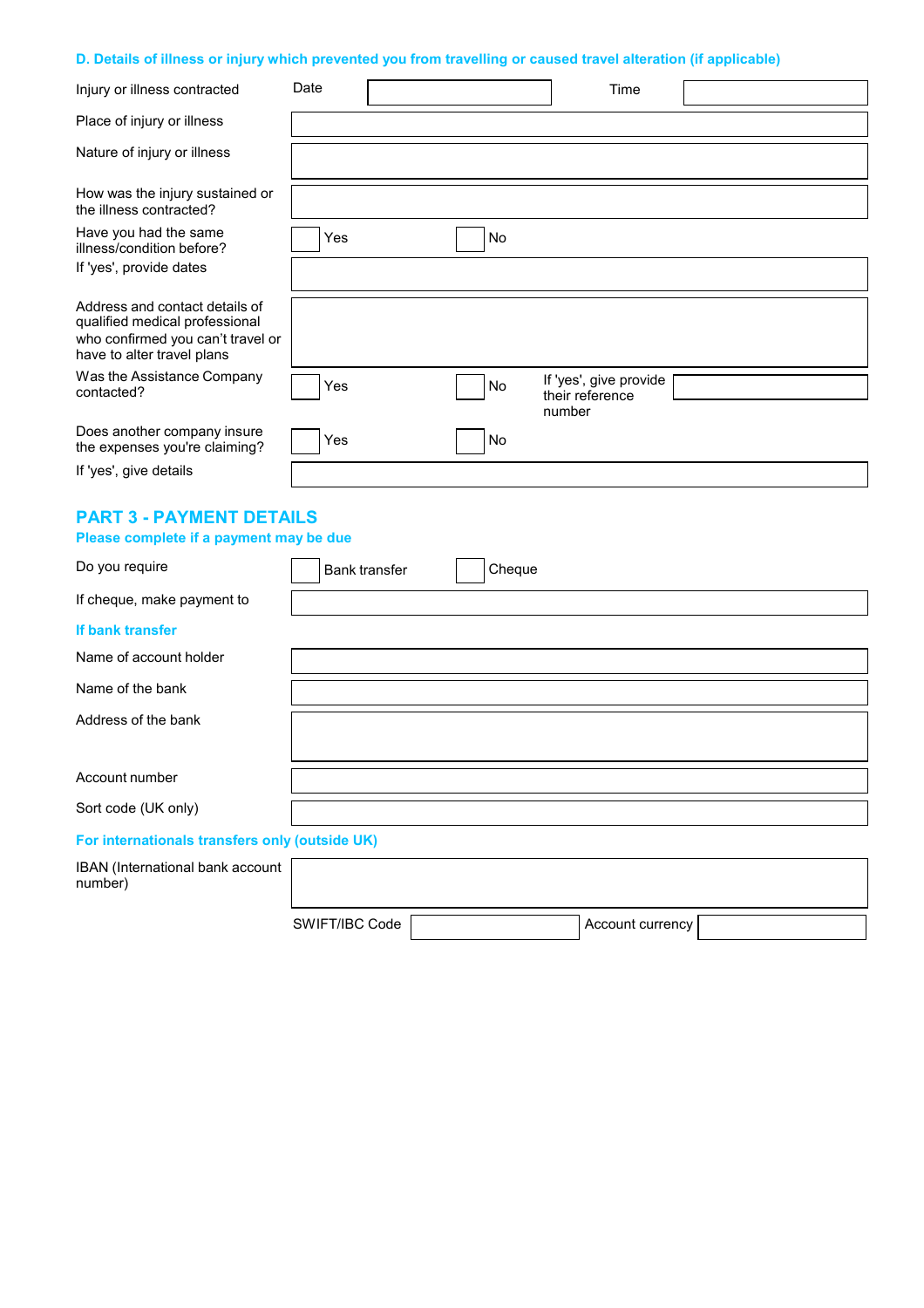## **PART 4 - HOW WE USE PERSONAL INFORMATION**

We are committed to protecting the privacy of customers, claimants and other business contacts.

"**Personal Information**" identifies and relates to you or other individuals (e.g. your dependants). By providing Personal Information you give permission for its use as described below. If you provide Personal Information about another individual, you confirm that you are authorised to provide it for use as described below.

**The types of Personal Information we may collect and why -** Depending on our relationship with you, Personal Information collected may include: identification and contact information, payment card and bank account, credit reference and scoring information, sensitive information about health or medical condition, and other Personal Information provided by you. Personal Information may be used for the following purposes:

- Insurance administration, e.g. communications, claims processing and payment
- Decision-making on provision of insurance cover and payment plan eligibility
- Assistance and advice on medical and travel matters
- Management and audit of our business operations
- Prevention, detection and investigation of crime, e.g. fraud and money laundering
- Establishment and defence of legal rights
- Legal and regulatory compliance, including compliance with laws outside your country of residence
- Monitoring and recording of telephone calls for quality, training and security purposes
- Marketing, market research and analysis

To opt-out of marketing communications contact us by e-mail at: **marketing.uk@aig.com** or by writing to: **Head of Marketing, 58 Fenchurch Street, London EC3M 4AB, United Kingdom**. If you opt-out we may still send you other important communications, e.g. communications relating to administration of your insurance policy or claim.

**Sharing of Personal Information -** For the above purposes Personal Information may be shared with our group companies, brokers and other distribution parties, insurers and reinsurers, credit reference agencies, healthcare professionals and other service providers. Personal Information will be shared with other third parties (including government authorities) if required by law. Personal information (including details of injuries) may be recorded on claims registers shared with other insurers. We are required to register all third party claims for compensation relating to bodily injury to workers' compensation boards.

We may search these registers to detect and prevent fraud or to validate your claims history or that of any other person or property likely to be involved in the policy or claim. Personal Information may be shared with prospective purchasers and purchasers, and transferred upon a sale of our company or transfer of business assets.

**International transfer -** Due to the global nature of our business Personal Information may be transferred to parties located in other countries, including the United States and other countries with different data protection laws than in your country of residence.

**Security and retention of Personal Information** - Appropriate legal and security measures are used to protect Personal Information. Our service providers are also selected carefully and required to use appropriate protective measures. Personal information will be retained for the period necessary to fulfil the purposes described above.

**Requests or questions -** To request access or correct inaccurate Personal Information, or to request the deletion or suppression of Personal Information, or object to its use, please e-mail: DataProtectionOfficer@aig.com <mailto:DataProtectionOfficer@aig.com> or write to Data Protection Officer, Legal Department, AIG Europe Limited, The AIG Building, 58 Fenchurch Street, London EC3M 4AB. More details about our use of Personal Information can be found in our full Privacy Policy at http://www.aig.com/\_2538\_371879.html <http://www.chartisinsurance.com/\_2538\_371879.html> or you may request a copy using the contact details above.